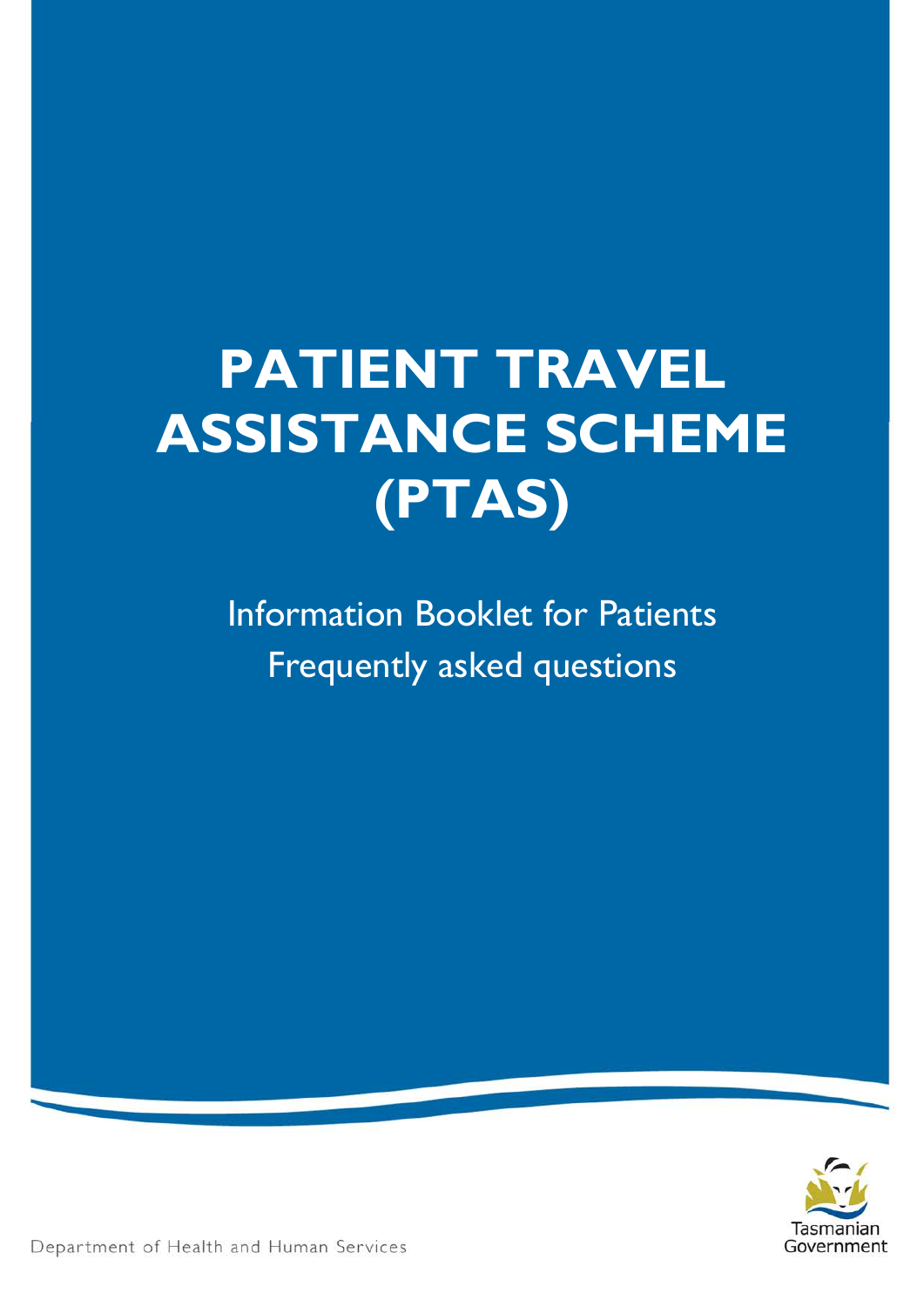# PATIENT TRAVEL ASSISTANCE SCHEME (PTAS) Information Booklet for Patients

# Frequently asked questions

# What is the Patient Travel Assistance Scheme?

The Patient Travel Assistance Scheme (PTAS) provides financial assistance with travel and / or accommodation costs for Tasmanian permanent residents to access a range of specialist medical services, where these services are not available locally.

This is an assistance scheme only and you are expected to make a patient contribution.

### Am I eligible for PTAS?

You will be eligible for financial assistance under PTAS if you:

- are a Tasmanian permanent resident;
- are being referred to:
- o the nearest oncology/dialysis treatment centre more than 50 km (one-way) from your home; or
- o a specialist medical service/lymphoedema treatment more than 75 km (one-way) from your home; or
- o a specialist medical service not available in Tasmania;
- are travelling by a normal form of transport (the scheme does not meet ambulance costs);
- have a PTAS application form signed by your referring medical specialist, oral/maxillofacial surgeon or rural GP referring you to the nearest appropriate specialist; and
- receive treatment claimable under Medicare from a recognised medical specialist.

### When wouldn't I receive PTAS assistance?

Financial assistance under PTAS is not available if you:

• are accessing a medical service that is not covered by the Scheme;

- are entitled to financial assistance through another scheme e.g. Motor Accident Insurance Board (MAIB), Department of Veterans Affairs (DVA), Workers Compensation, or other compensable schemes;
- are travelling to a specialist that is not the closest available appropriate specialist in Tasmania; or
- live within 75 km (or 50 km for dialysis/ oncology) of the facility where the medical specialist is seeing you;
- seek specialist medical treatment outside Australia; or
- are referred for interstate services on the basis of shorter waiting lists.

### What kinds of specialist medical services are covered?

The specialist medical services for which assistance is provided are defined as:

- services funded by the Tasmanian public hospital system (including those services that would be provided in Tasmanian hospitals if the specialist staff and infrastructure were available); and
- services covered by an item in the Commonwealth Medicare Benefits Schedule (MBS) except services specified elsewhere in the policy; or
- emergency dental services (defined as treatment of dental haemorrhage, facial/ neck swelling of a dental origin, or oral/ facial trauma including trauma to dentistry) provided by a general dental practitioner or an oral/maxillofacial surgeon; or
- routine dental treatment, in circumstances where a patient's medical condition necessitates specialist medical backup at the time of dental treatment (e.g. coagulation disorders, epilepsy, etc.).

This document is by necessity abridged, for a full description please refer to the PTAS policy document which is available on the DHHS website at: [www.dhhs.tas.gov.au/ptas](http://www.dhhs.tas.gov.au/ptas)

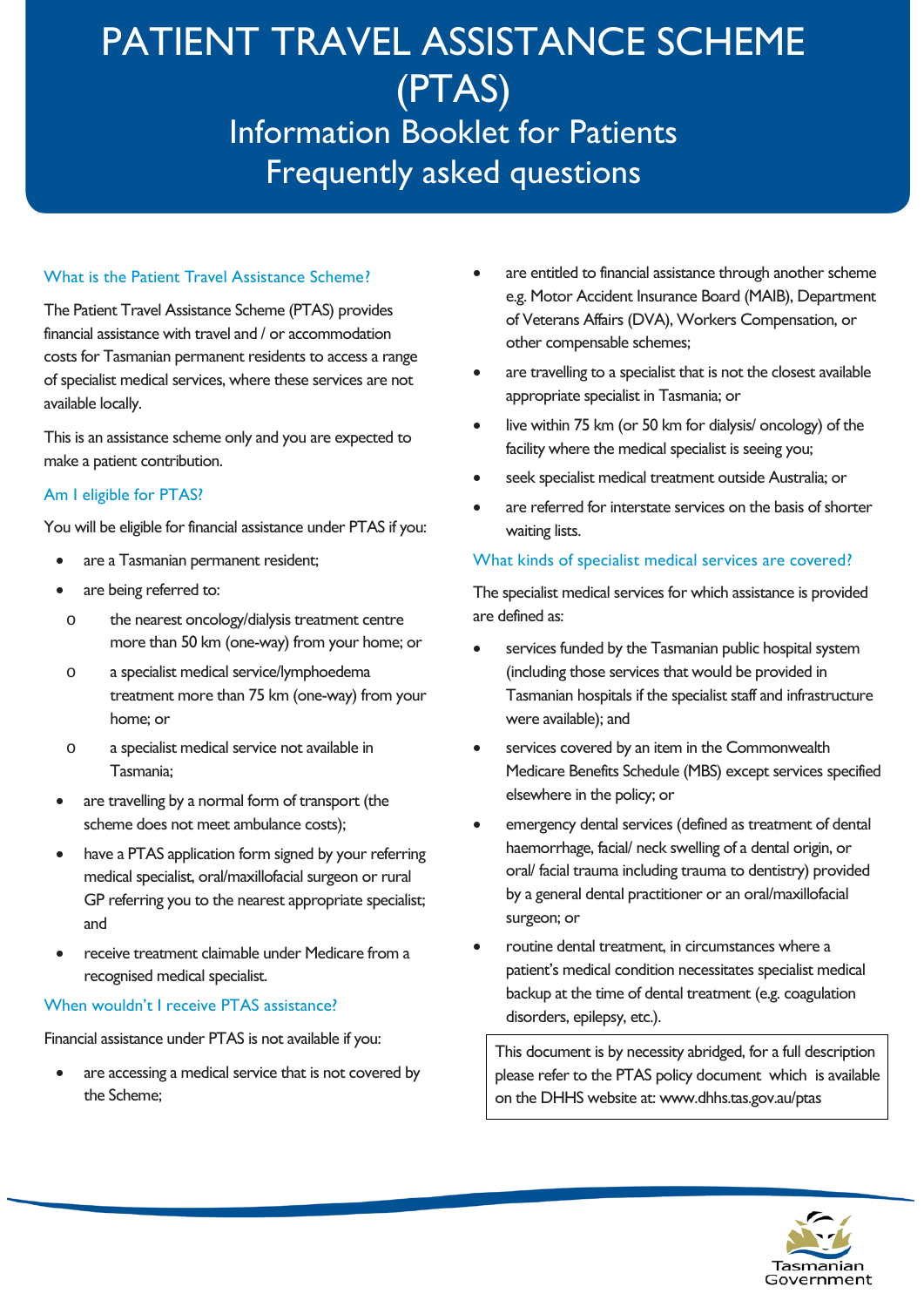#### What services are not eligible?

The following services are ineligible for assistance under the scheme:

- surgery provided for cosmetic reasons only;
- general dental and orthodontic services (except in cases as defined above);
- general allied health services;
- Intro Vitro Fertilisation (IVF) services irrespective of whether it is for infertility or for any other reason;
- services that do not satisfy the "nearest specialist service" definition; or
- experimental treatment.

Some medical or allied health services are eligible for PTAS. Please refer below or to the PTAS policy and guidelines for more details.

### What other medical or allied health services are eligible for PTAS?

#### Other eligible medical and allied health services include:

#### **Jack Jumper Ant Allergy Program**

**Allied Health Services:**

- Travelling for allied health services (for example, artificial limb fitting) as a part of the whole medical treatment process; or
- Travelling for lymphoedema treatment; and
- Other areas as determined by the PTAS Committee.

#### **GP Proceduralists**

Some medical services performed by GP Proceduralists are regarded as specialist medical service under the Scheme.

**Pre-implantation Genetic Diagnosis (PGD)** 

<span id="page-2-0"></span>PGD is benefited where there is a known genetic disorder in a family and for which PGD is available.

In some cases patients are eligible for assistance for independent midwifery service, or participation in a clinical trial, subject to approval on a clinical basis.

### Who can make the referrals?

The referral to a specialist medical service must be made by either a:

- medical specialist or oral/maxillofacial surgeon who is recognised in the appropriate speciality for the purpose of the Health Insurance Act 1973; or
- rural GP.

# What financial assistance is available for travelling in Tasmania?

Financial assistance is available towards approved air and road travel, and accommodation (where applicable) expenses.

You can either make your own travel and /or accommodation arrangements and claim the subsidy on your return home from the specialist treatment, or organise with the local PTAS Coordinator to pre-book your travel and /or accommodation.

The subsidy rate for you and your approved escort(s) are as follows:

#### **Trave[l1](#page-2-0)**

- the cost of return economy bus tickets; or
- private vehicle travel (21 cents/km) to and from the medical facility.

*Residents of King Island and the Furneaux Islands*

The cost of a return economy airfare (Island Resident rates); plus the cost of the most economical, appropriate form of transport from the destination airport to and from the medical facility.

#### **Accommodation**

<u>.</u>

• A maximum of \$66 per night for commercial accommodation for each approved person.

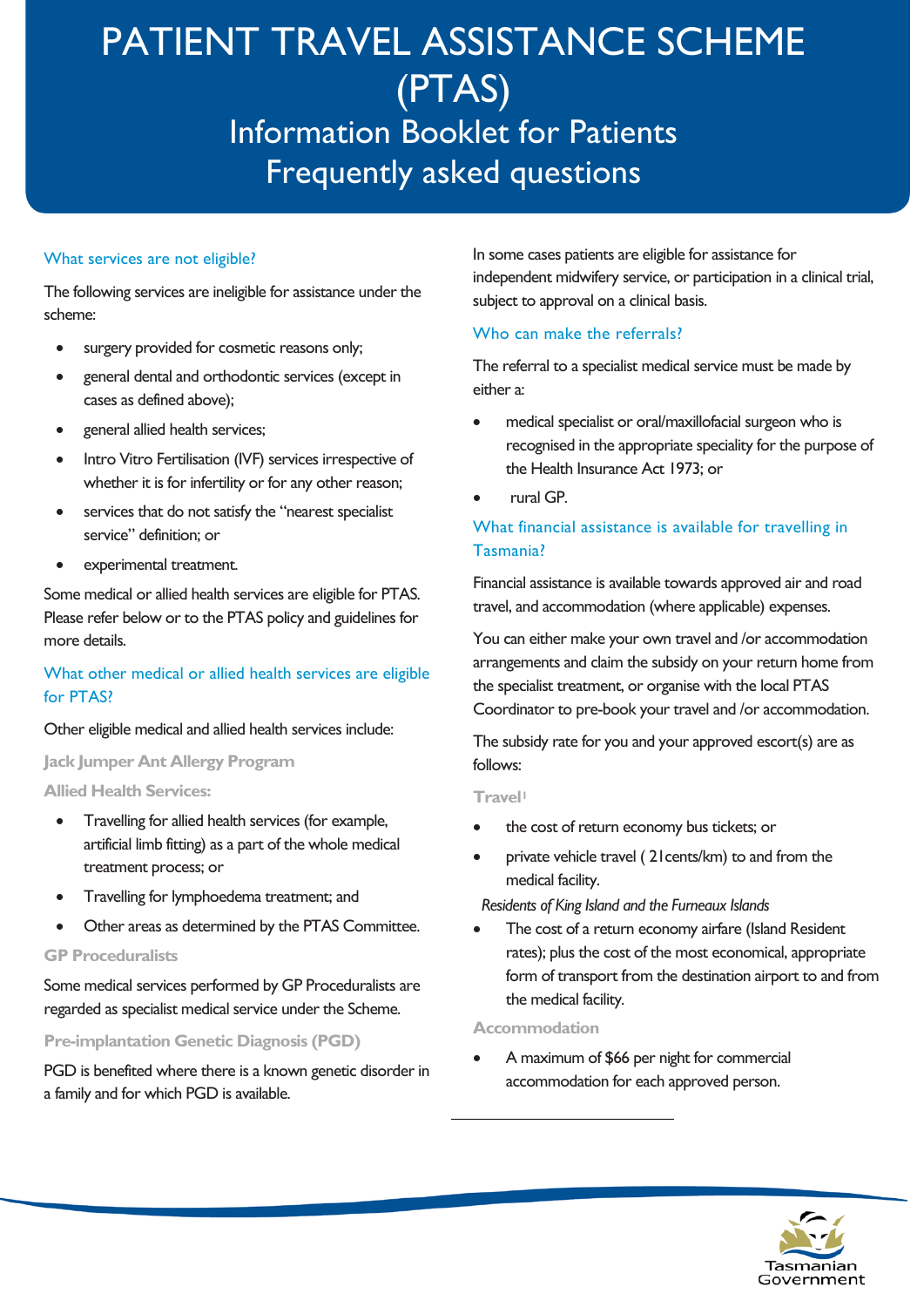# What financial assistance is available for travelling interstate (outside Tasmania)?

Financial assistance is available towards approved air/sea and road travel, and some accommodation (where applicable) expenses.

Your local PTAS Coordinator will assist you by making air/ferry ticket and accommodation bookings.

The subsidy rate for you and your approved escort(s) are as follows:

#### **Travel**

- If you live more than 75 km from the airport/ ferry terminal you can claim assistance with costs incurred for travel between home and the departure point.
- Your air/ferry ticket will be paid at no more than economy class.
- You may also claim your travel by the most economical transport option that is appropriate, between the airport/ferry terminal and the specialist medical facility.

### **Accommodation**

There is a maximum rate of \$87 per night for commercial accommodation for each approved person.

# What contribution do I make?

### **Travel**

Non-cardholders are required to contribute \$82.50 towards the cost of each return journey. Health Care or Pensioner Concession cardholders are also required to contribute but at a lower rate of \$16.50 towards the cost of each return journey. In any one financial year, the maximum contribution for a non-cardholder is \$330, and for a non-cardholder is \$132.

If these limits are reached, no further contributions will be required for that year.

You and any approved escort are required to meet the additional costs incurred if you choose a more expensive form of transport than that approved (e.g. travel by air when road transport is assessed as appropriate).

### **Accommodation**

You and your approved escort are required to meet the cost where the accommodation cost is over the accommodation subsidy rate per night, per approved person.

Non-cardholders and their escort are required to pay the first two nights' accommodation costs for each stay.

# Can I stay overnight before or after the medical appointment?

Financial assistance towards accommodation costs may be provided in the following circumstances if:

- transport to and from the health facility is not possible in the same day;
- the referring or nominated specialist certifies that overnight stay is required for clinical reasons;
- there are limited air services to King Island or Furneaux Islands; or
- approval has been granted to extend your stay by one or two days to attend associated allied health appointments.

# Can I get an accommodation subsidy if I stay with my family or friends? How about parking fee and meals costs?

Private accommodation, parking or any incidental costs (e.g. phone calls or meals) are not eligible for subsidy.

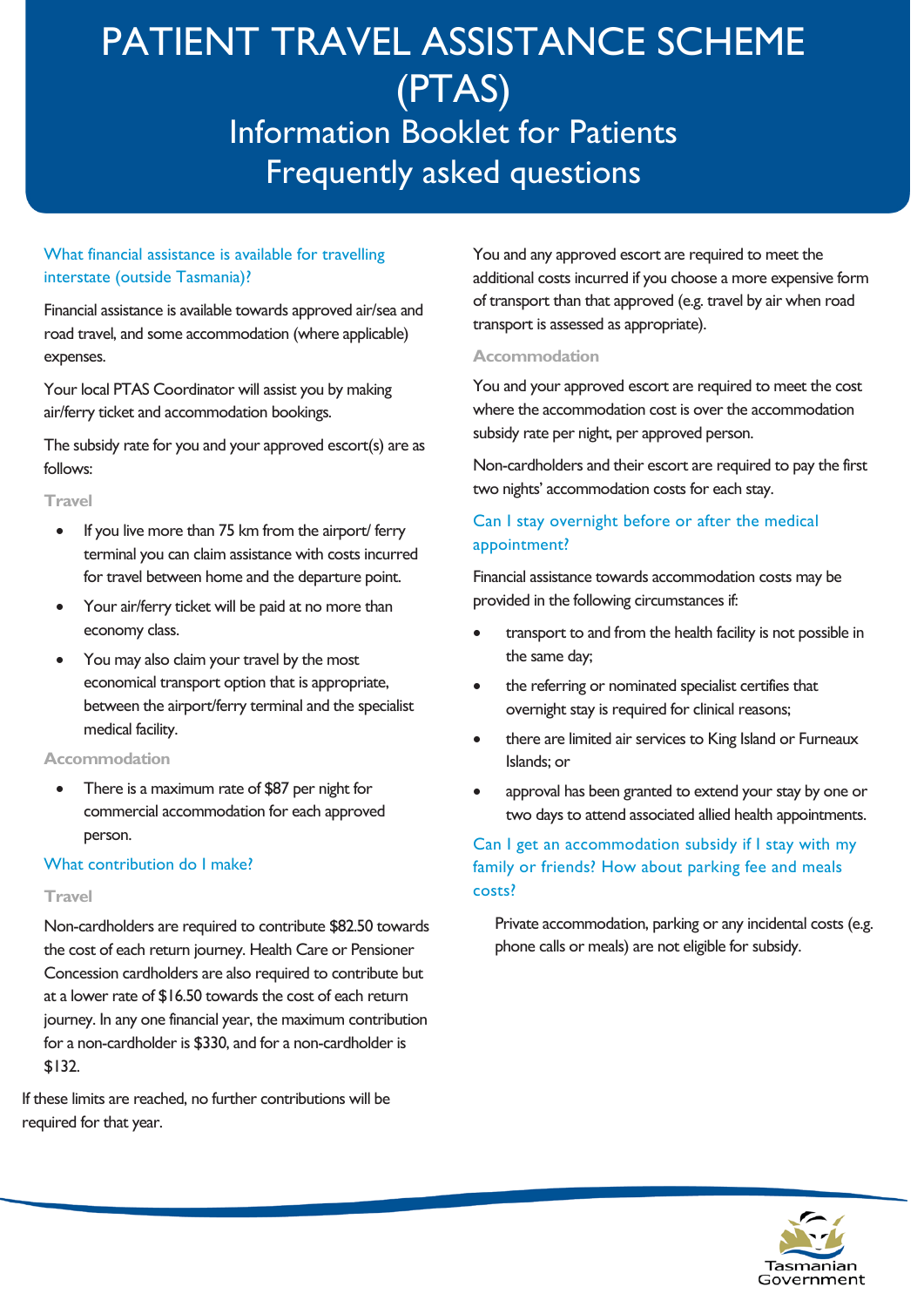### Can I have someone travel with me?

The Scheme assists with the travel and accommodation costs of an escort accompanying you if you are under the age of 18 years.

If you are aged 18 years or over, an escort may be eligible for financial assistance if the escort is necessary to actively assist you during your travel or treatment.

In some exceptional circumstances, approval may be given for financial assistance for more than one escort.

# I can't afford to pay up-front for transportation costs. Can PTAS help?

Yes. If you anticipate difficulty in paying the travel cost upfront, please contact your local PTAS Coordinator to discuss an alternative arrangement.

# I can't afford to pay up-front for accommodation cost. Can PTAS help?

Some accommodation providers agree to receive the PTAS accommodation allowance directly from DHHS which means you will only have to pay the "gap" between the accommodation fee and the PTAS accommodation allowance when checking out.

A number of accommodation providers offer a special daily or weekly rate especially for patients and their carers. This information can be obtained from your local PTAS office or online at [www.dhhs.gov.au/ptas.](http://www.dhhs.gov.au/ptas.)

If you are unable to pay up-front, please contact your local PTAS office to discuss alternative options.

### Can I get exemption for paying the patient contribution?

If you anticipate difficulty in paying the patient contribution, please contact your local PTAS office to discuss.

You will be required to prove that you are in financial difficulty. If your claim for hardship consideration is accepted, you will not be refused to access PTAS.

# Am I eligible for PTAS if I travel interstate for a specialist medical service which is also available in Tasmania?

No. The Tasmanian Government is strongly committed to provide as many medical services as possible to all Tasmanians. If you wish to access a specialist medical service interstate, this will attract a cost to the Tasmanian Government through an Interstate Charging Agreement between the Tasmanian Government and other jurisdiction governments.

To ensure our services are safe, sustainable and appropriate to all Tasmanians, you are encouraged to support Tasmania's health system and access the service in Tasmania.

# As a pregnant woman living on King Island or Flinders Island, do I get any financial assistance prior to the birth of my baby under PTAS?

Yes. You are entitled to two weeks' accommodation support prior to the birth of your baby (longer if the pregnancy is complicated) as well as support for necessary antenatal travel.

Your travel cost is based on the cost of a return economy airfare (Island Resident rates), plus the cost of the most economical, appropriate form of transport from the destination airport to and from the medical facility.

### I am an organ donor or recipient. Am I eligible for PTAS? Can someone travel with me?

Yes. The donor and recipient are both eligible for the travel and accommodation subsidy.

An escort is also approved to accompany each of you.

Escorts' accommodation will be subsidised from the night prior to the operation until the patient (either donor or recipient) is medically fit to return home.

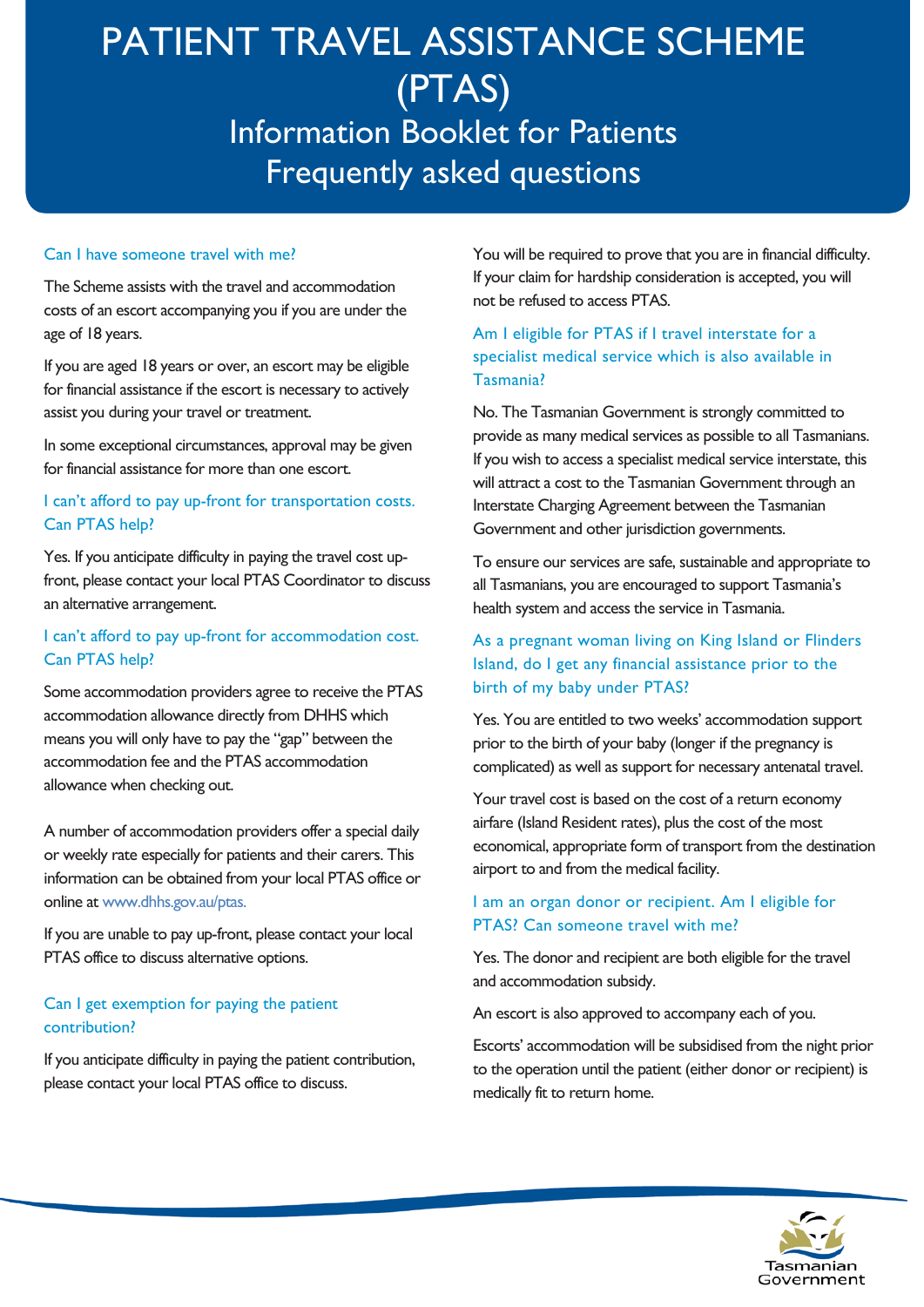This means that the donor and escort are only subsidised until the donor is medically fit to return home, although it is likely that this will be prior to the return of the recipient and his/her escort.

# What if I miss my scheduled flight and medical appointment?

DHHS will only pay for one journey to a medical appointment.

If you are unable to travel on a pre-paid journey, you must provide 24 hours notice of cancellation.

If you miss the appointment without good reason or do not provide adequate notice, you are not eligible for a second trip unless there are exceptional circumstances.

# My specialist appointment is cancelled or postponed. Can I get a travel and/or accommodation subsidy?

Yes. In the event that:

- a hospital admission for an elective procedure has been postponed; or
- a specialist appointment is cancelled or postponed; or
- the patient is not notified until after commencing the journey.
- In these cases, the Scheme will provide the level of financial assistance allowable towards the cost of your travel.

# Can I ask for a second medical opinion and get a subsidy associated with my travel?

If your medical specialist requests a further opinion, you are entitled to receive the appropriate travel allowance and, if necessary, an accommodation allowance, to enable you to travel to and from the nominated specialist. If you are seeking a further medical opinion in your own right, you are not eligible for travel assistance.

# How do I apply for assistance?

Your referring specialist or rural GP will normally provide you with the PTAS application form when you are referred for a specialist medical service. They should complete Section A of the PTAS form at this time and give it to you.

Wherever possible, the completed PTAS application form should be submitted to your local PTAS Coordinator as soon as the application form is completed by your referring specialist and you. This allows time for the eligibility and level of assistance to be assessed, and to inform you of the outcome of the application prior to making travel and accommodation arrangements.

It is important to note that the lodgement of an application form does not in itself represent approval.

#### What do I do if I need to travel urgently for my treatment and do not have time to submit the PTAS application form?

If you need to travel urgently, please contact the PTAS Coordinator directly to organise travel arrangements, subject to approval.

On your return, please complete the application form and, together with relevant receipts, submit to the PTAS Coordinator for subsidy payment.

### What is the time limit in submitting the receipts after the journey is completed?

All claims, with all necessary documentation attached, must be lodged within four months of return from treatment.

# How will I receive the subsidy payment?

Electronic Fund Transfer (EFT) is the only method of subsidy payment. You are required to fill in your bank details on Section B of the PTAS application form. The bank details include:

- Name of the account holder;
- bank name:
- **BSB** number; and
- account number.

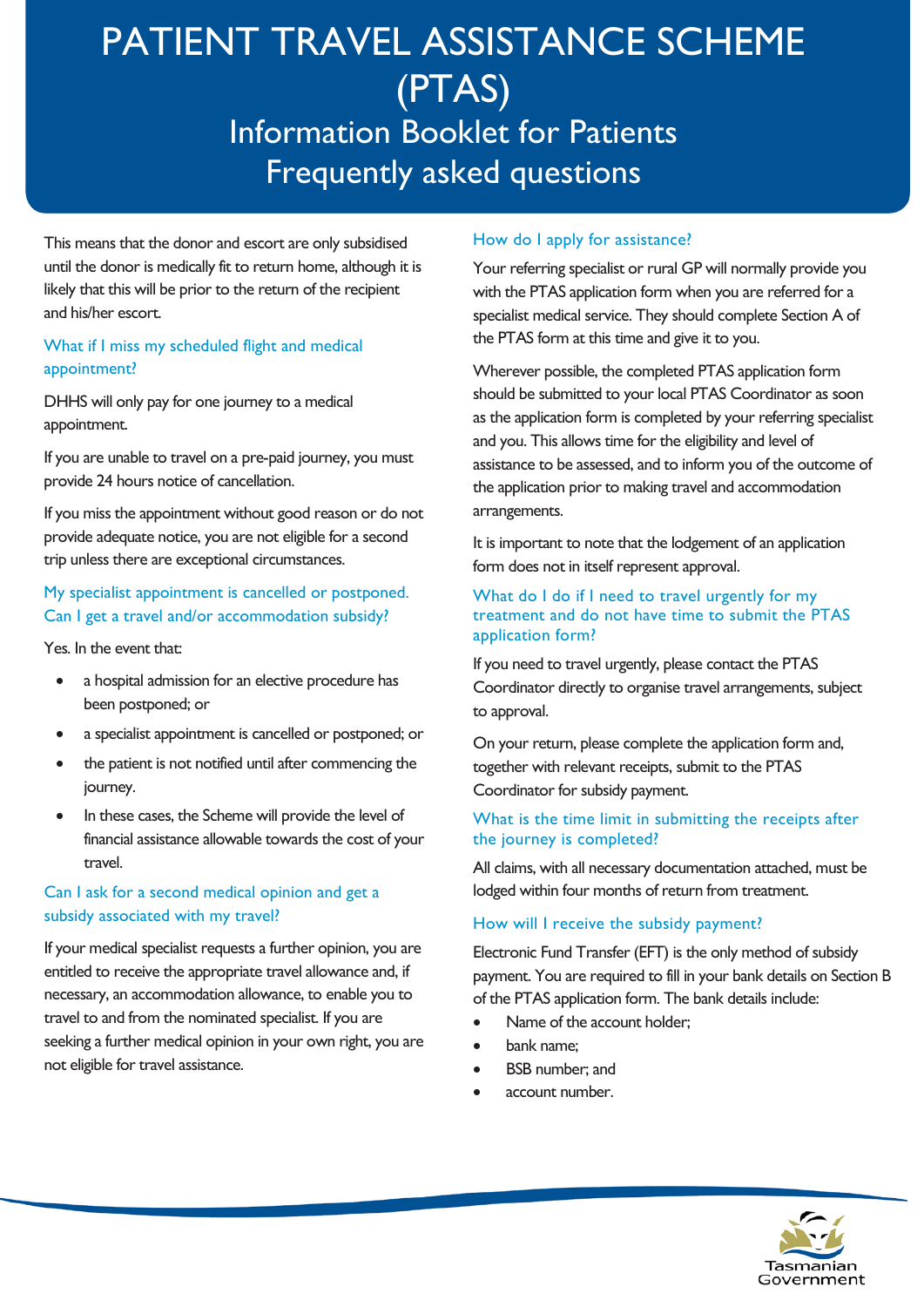#### When will I receive the subsidy?

You should expect to receive the subsidy for the travel and/or accommodation subsidy within four weeks.

#### What are my responsibilities in applying for PTAS?

It is your responsibility to:

- submit a PTAS application form to your local PTAS Office as soon as the application form is completed by your referring medical specialist or rural GP;
- ensure Section C of the PTAS application form is completed by the nominated specialist;
- travel and attend medical appointment as arranged;
- give adequate notice if unable to travel; and
- provide up-to-date contact details and bank account details if subsidy payment is expected.

#### Where can I find out more about PTAS?

- To discuss PTAS eligibility requirements or benefits, please call your nearest PTAS Coordinator.
- Information may also be obtained from:
- Department of Health and Human Services [www.dhhs.tas.gov.au/ptas](http://www.dhhs.tas.gov.au/ptas)
- Service Tasmania
- Primary Health Facilities.

**Other PTAS Coordinators**

#### **Offices**

**PTAS South** C/- Telstra Building Ground Floor 70 Collins Street, Hobart 7000 Phone: 6166 8225 Fax: 6173 0321 Switchboard Phone: (03) 6166 8308

**Launceston General Hospital**

Charles Street, Launceston 7250 Phone: (03) 6777 6249 Fax: (03) 6348 7964 Switchboard Phone: (03) 6777 6777

**North-West Regional Hospital**

C/ Parkside Building Strahan Street, Burnie 7320 Phone: (03) 6477 7734 Fax: (03) 6434 6998 Switchboard Phone: (03) 6493 6000 **Devonport Community and Health Services Centre** 23 Steele Street, Devonport 7310 Phone: (03) 6478 6177

**West Coast District Hospital** 60–64 Orr Street, Queenstown 7467 Phone: (03) 6495 1550

**Rosebery Community Health Centre** Murchison Highway, Rosebery 7470 Phone: (03) 6495 1570

**Smithton District Hospital** 74 Brittons Road, Smithton 7330 Phone: (03) 6478 9520

**King Island Hospital and Health Centre** 31 Edward Street Currie, King Island 7256 Phone: (03) 6462 9900